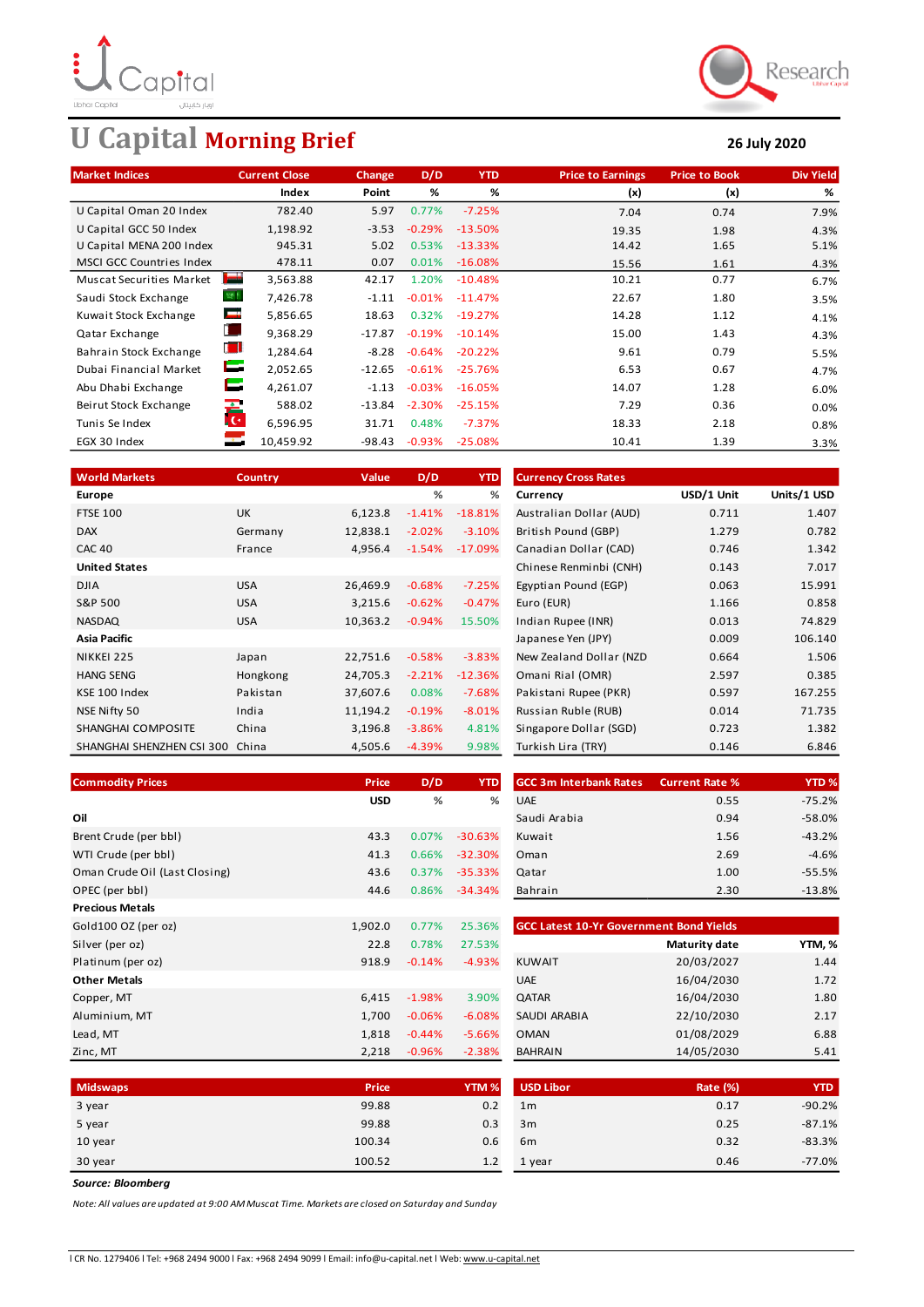



#### **OMAN ECONOMIC & CORPORATE NEWS**

#### **U Capital: MSM witnesses sharp recovery**

MSM30 closed the week up by 3.29 per cent on the back of a recovery across all sub-indices led by the financial index at 4.72 per cent. The Shariah index was up by 0.04 per cent. Foreigners continued to remain net sellers and sold \$10.9mn worth of securities while Omanis and GCC investors remained net buyers of securities. Source: **[Oman Observer](https://www.omanobserver.om/msm-witnesses-sharp-recovery/)**

#### **New integrated company to market fruits and vegetables in Oman**

Oman Investment Authority (OIA) has announced the launch of a new project to market vegetables and fruits in the Sultanate in cooperation with the Ministry of Agriculture and Fisheries. The new integrated entity has been created under the auspices of Oman Food Investment Holding Company, a company affiliated to OIA. Source: **[Oman Observer](https://www.omanobserver.om/new-integrated-company-to-market-fruits-and-vegetables-in-oman/)**

#### **Sezad to host Oman-India investment webinar**

The Special Economic Zone at Duqm (Sezad) will host on Tuesday Oman-India Investment webinar 'Invest in Duqm', with the participation of business people and entrepreneurs from both countries. The virtual webinar will be led by Yahya bin Said Al Jabri, Sezad Chairman, and Munu Mahawar, Ambassador of India to Oman. Source: **[Times of Oman](https://timesofoman.com/article/3017428/business/sezad-to-host-oman-india-investment-webinar)**

#### **Ministry signs pact with PDO to support Omani startups**

The Ministry of Technology and Communications (MTC) signed a Memorandum of Cooperation with Petroleum Development Oman (PDO) to explore and enhance collaboration in several areas including the exchange knowledge and expertise in incountry value, LEAN Approach and procurement and contracts management as well as testing the immerging technologies. Source: **[Times of Oman](https://timesofoman.com/article/3017433/business/ministry-signs-pact-with-pdo-to-support-omani-startups)**

### **Tender soon for installation of rooftop solar PV systems in Oman**

Ahead of the start of a tender for a contract to install solar photovoltaic (PV) systems atop residential buildings in the capital region, the Authority for Electricity Regulation (AER) Oman which is driving the initiative, dubbed Sahim-II, engaged with potential developers in a virtual forum last week.

Source: **[Oman Observer](https://www.omanobserver.om/tender-soon-for-installation-of-rooftop-solar-pv-systems-in-oman/)**

#### **UK retail giant sets up hub in Oman**

In a major boost for Oman's aspirations to position itself as an international logistics hub, the world-renowned UK based multi-brand, multi-channel retailer Sainsbury's is preparing to establish a new operations hub at Suhar on the Sultanate's Sea of Oman coast

Source: **[Oman Observer](https://www.omanobserver.om/uk-retail-giant-sets-up-hub-in-oman/)**

#### **MIDDLE EAST ECONOMIC & CORPORATE NEWS**

#### **Economic forum reveals businesses keen to invest in Saudi**

During the 2020 BMG Economic Forum, which took place on July 15, 36 high-level speakers discussed investment opportunities in Saudi Arabia, as the country moves into the next stage of recovery from the COVID-19 crisis. Speakers included Prince Abdullah bin Khaled bin Sultan, Saudi Ambassador to Austria, Slovenia and Slovakia, and permanent representative to the UN in Vienna; Bandar Alkhorayef, minister of industry and mineral resources in Saudi Arabia; and Stephen Groff, governor of National Development Fund.

Source: **[Arab News](https://www.arabnews.com/node/1710051/corporate-news)**

#### **Saudi's privatization plan is still on**

To boost its finances and as part of its Vision 2030 reform plan, the Saudi government is still keen to raise billions of riyals over the next few years by privatizing state assets. Sectors earmarked for this plan include education, health care, water, transport and others. But progress to privatize these sectors has been slowed down by the COVID-19 pandemic shutdown. Source: **[Zawya](https://www.zawya.com/mena/en/economy/story/Saudis_privatization_plan_is_still_on-SNG_180535923/)**

#### **GEA signs MoU with Bank AlJazira for funding in entertainment sector**

Saudi Arabia's General Entertainment Authority (GEA) signed a memorandum of understanding with Bank AlJazira on Wednesday, under the guidance of chairman Turki bin Abdulmohsen Al-Sheikh, to find financing solutions for the Kingdom's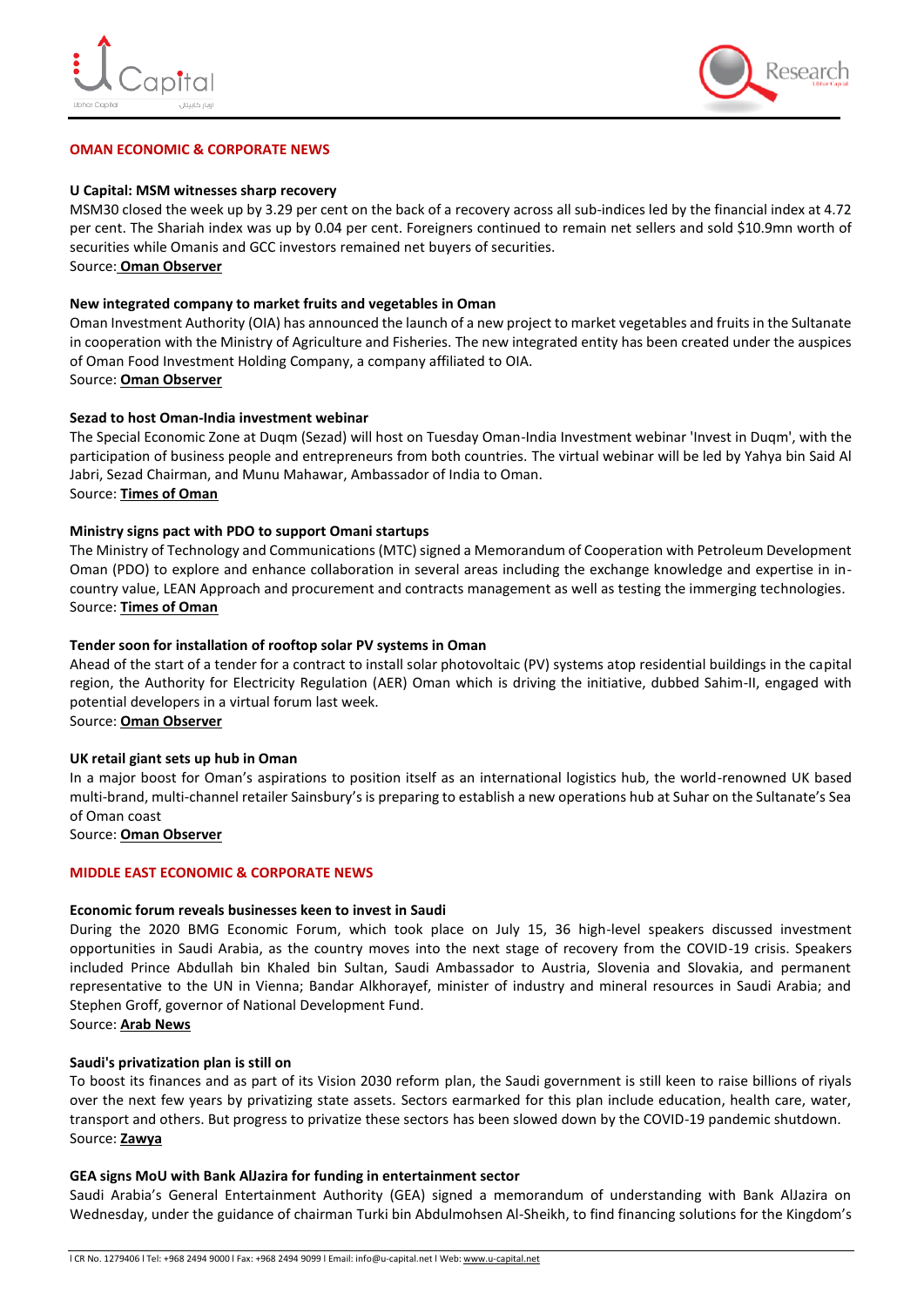



entertainment sector. The MoU comes as part of a package of services and solutions that GEA provides to entertainment companies to sustain and develop the entertainment industry. Source: **[Arab News](https://www.arabnews.com/node/1709506/business-economy)**

#### **DIFC to woo Chinese fintech firms**

The Dubai International Financial Centre (DIFC) has signed a deal with Chinese fintech and entrepreneurship platform Jiaozi Fintech Dreamworks to strengthen the emirate's role in the Belt and Road initiative, as well as attract more financial technology firms from China.

Source: **[Khaleej Times](https://www.khaleejtimes.com/business/corporate/difc-to-woo-chinese-fintech-firms)**

### **Dubai records \$6.7bln real estate transactions in H1**

Dubai's real estate market witnessed transactions worth AED 24.5 billion (\$6.7 billion) during the first half of 2020, despite the impact of the global Covid-19 outbreak, according to a report issued by the Dubai Land Department (DLD). The figures indicate that Dubai's real estate sector is gradually returning to normal, driven by the stimulus packages and initiatives launched by the government and its departments in the past few months. Source: **[Zawya](https://www.zawya.com/mena/en/business/story/Dubai_records_67bln_real_estate_transactions_in_H1-SNG_180529503/)**

#### **Saudi Finance Ministry closes book on July sukuk issuance**

Saudi Arabia's Ministry of Finance has closed the book to investors on its July 2020 riyal-dominated sukuk program, seeking to raise SR1 billion, the ministry said in a tweet. The sukuk are divided into two tranches of 5 and 7 years. The first tranche has a size of SR452.2 million and a total tranche size of SR7.001 billion and matures in 2025. The second tranche has a size of SR547.8 million, and a total tranche size of SR547.8 million and matures in 2027. Source: **[Saudi Gazette](https://saudigazette.com.sa/article/595911/SAUDI-ARABIA/Finance-Ministry-closes-book-on-July-sukuk-issuance)**

#### **New firm to oversee Abu Dhabi's waterways**

Abu Dhabi Ports, an ADQ company, has been assigned as the primary custodian of all of Abu Dhabi's waterways and marine ecosystems, through the creation of Abu Dhabi Maritime. The move is designed to fortify Abu Dhabi's position as a worldleading centre for maritime activities, said a statement.

Source: **[Trade Arabia](http://www.tradearabia.com/news/IND_370800.html)**

#### **DIFC Courts freezes NMC Health chairman BR Shetty's assets**

Dubai International Financial Centre (DIFC) Courts has frozen assets of NMC Health chairman BR Shetty at the request of Dutch lender Credit Europe Bank's Dubai branch. The bank had filed a case against NMC and BR Shetty due to non-payment of \$8.4 million (Dh31 million) loan facilitated in 2013.

Source: **[Khaleej Times](https://www.khaleejtimes.com/business/corporate/difc-courts-freezes-nmc-health-chairman-br-shettys-assets)**

#### **SAMA issues rules for comprehensive insurance of auto lease finance**

The Saudi Arabian Monetary Authority (SAMA) on Thursday issued rules for comprehensive insurance of auto lease finance for individuals, effective as of November 2020. These rules include protecting rights of insurance policies' owners and the fairness of the services provided to them, in addition to determining obligations and rights of the insureds in accordance with the contract of motor vehicles financially leased to individuals. Source: **[Argaam](https://www.argaam.com/en/article/articledetail/id/1393924)**

**INTERNATIONAL ECONOMIC & CORPORATE NEWS**

# **European stocks close mixed as investors monitor U.S.-China tensions and earnings**

The pan-European Stoxx 600 closed marginally higher, with sectors and major bourses pointing in opposite directions. Tensions between China and the U.S. escalated this week after the U.S. claimed two Chinese hackers targeted American companies working on virus research and were stealing information from companies around the world, both for profit and on behalf of the Chinese government.

Source**: [CNBC](https://www.cnbc.com/2020/07/23/european-markets-head-for-choppy-open-as-us-china-tensions-rise.html)**

# **Trump administration backs partial extension of jobless benefits through year's end**

U.S. Treasury Secretary Steven Mnuchin on Saturday said that the Trump administration supports extending enhanced unemployment benefits until the end of the year in the next round of coronavirus aid, albeit at a reduced level. The administration and the U.S. Congress have been trying to strike a deal on the next aid package as enhanced unemployment benefits of \$600 a week that Congress approved earlier in the pandemic expire on July 31. Source: **[Reuters](https://www.reuters.com/article/us-health-coronavirus-usa-congress/trump-administration-backs-partial-extension-of-jobless-benefits-through-years-end-idUSKCN24Q0U7)**